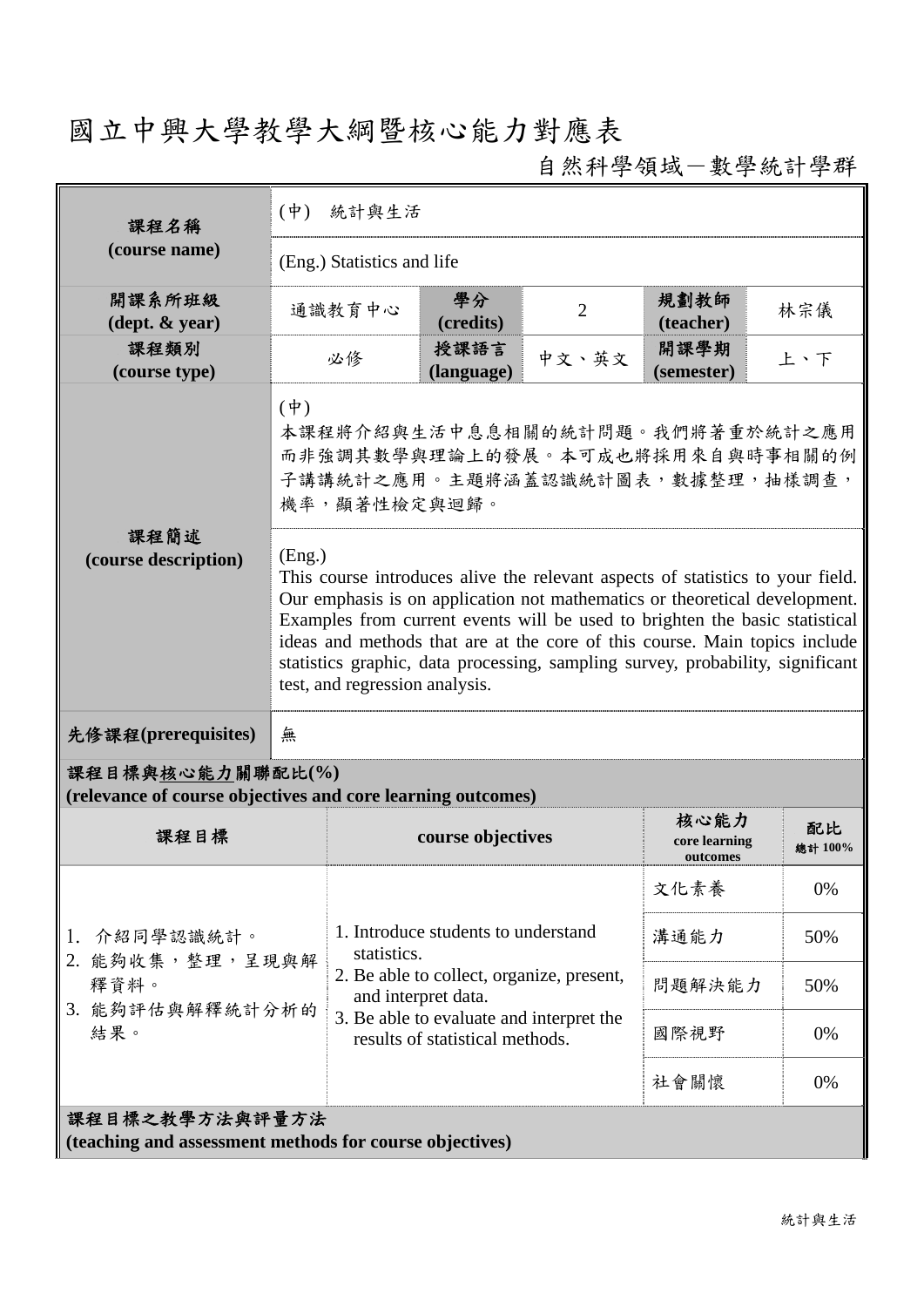| 教學方法 (teaching methods) | 學習評量方式 (evaluation)                                                                  |
|-------------------------|--------------------------------------------------------------------------------------|
| 講授<br>討論/報告             | Homework assignments $\div$ 40%<br>Midterm exam $\div$ 30%<br>Final project $: 30\%$ |

## 授課內容(單元名稱與內容、習作**/**考試進度、備註) **(course content and homework/tests schedule)**

| 週次             | 授<br>課<br>綱<br>大 |
|----------------|------------------|
| $\mathbf{1}$   | 統計是什麼            |
| $\overline{2}$ | 生活中的統計問題         |
| 3              | 數據的描述            |
| $\overline{4}$ | 資料整理:圖表與摘要統計     |
| 5              | 資料整理:圖表與摘要統計     |
| 6              | 資料整理:圖表與摘要統計     |
| 7              | 機率概論             |
| 8              | 機率的基本運算          |
| 9              | 期中考              |
| 10             | 貝氏定理             |
| 11             | 隨機變數與期望值         |
| 12             | 離散型的機率分佈         |
| 13             | 連續型的機率分佈         |
| 14             | 假設檢定             |
| 15             | 信賴區間             |
| 16             | 迴歸分析             |
| 17             | 變異數分析            |
| 18             | 期未考              |

教科書**&**參考書目(書名、作者、書局、代理商、說明) **(textbook & other references)**

1.D. Moore (2007) The basic practice of Statistics, 4th ed., Freeman 2.統計學的世界. 鄭惟厚譯, 天下文化出版社 3.看漫書學統計(2003),鄭惟厚譯,天下文化出版社